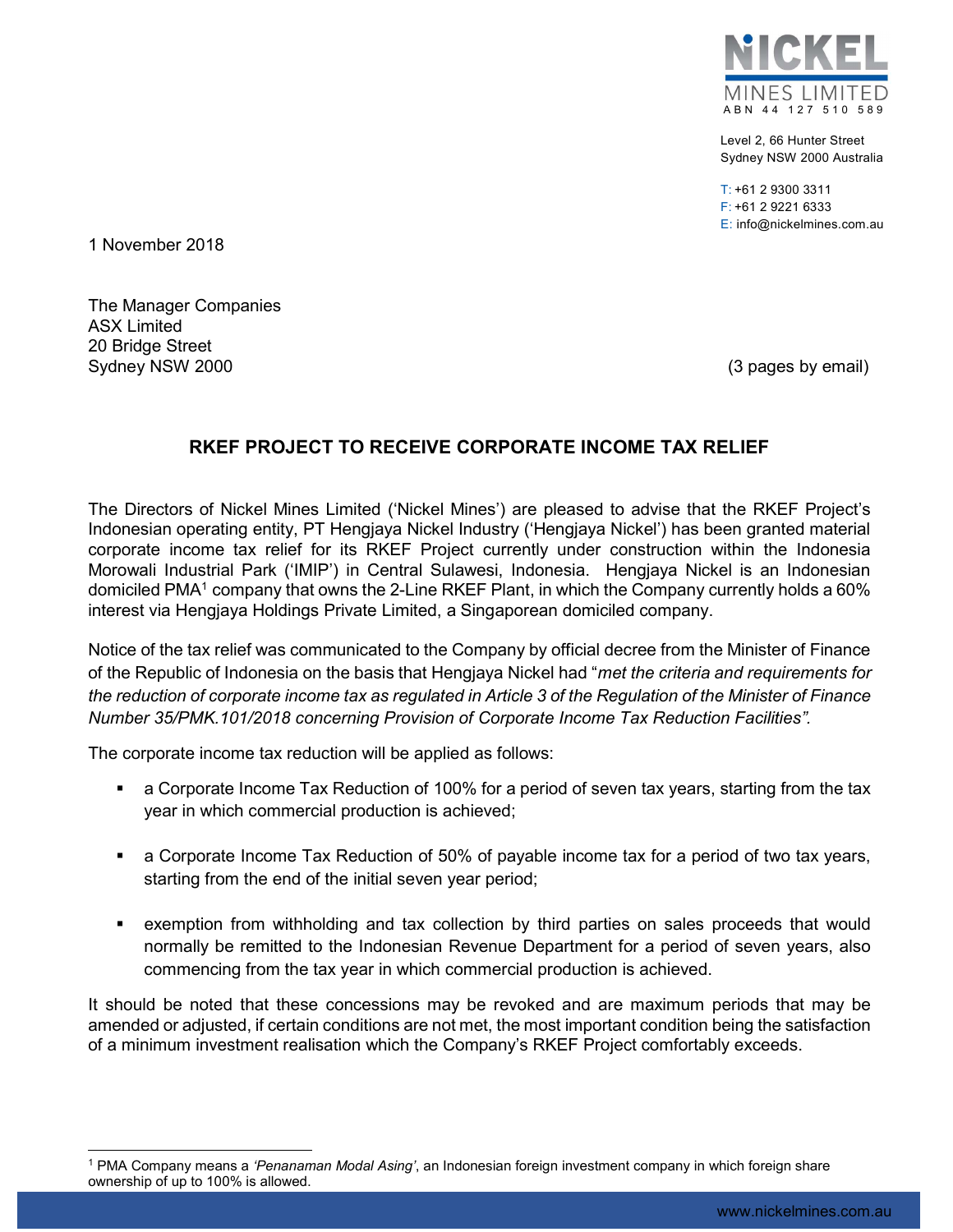

Commenting on the granting of this corporate income tax relief Managing Director Justin Werner said:

"Upon commencing commercial production we will obviously be extremely pleased to benefit from these taxation concessions. Application of these corporate income tax exemptions will clearly have a materially positive impact on the Project's already impressive economic returns and increase the optionality of Nickel Mines with regards to both future growth and capital management."

## For further information please contact

Justin Werner Cameron Peacock +62 813 8191 2391 +61 439 908 732

Managing Director **Investor Relations and Business Development** jwerner@nickelmines.com.au cpeacock@nickelmines.com.au